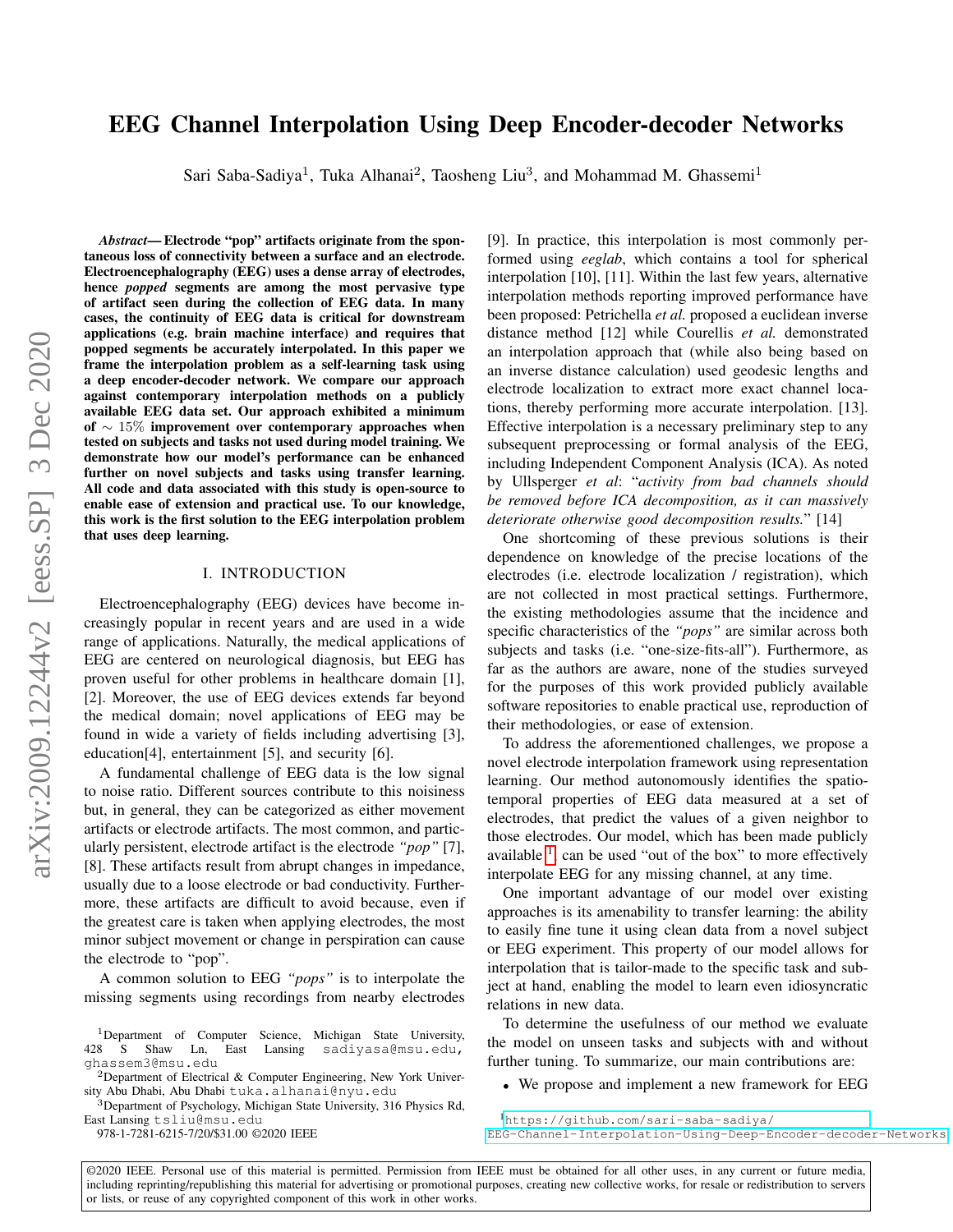channel interpolation using encoder-decoder deep representation learning.

- We compare our method against contemporary algorithms for channel interpolation.
- We make our code publicly available for the benefit of the community, and demonstrate how it may be tuned to novel subjects and tasks using transfer learning.

# II. RELATED WORK

# <span id="page-1-1"></span>*A. Current Interpolation Solutions*

The Spherical interpolation method (as implemented by *eeglab*) was first proposed by Perrin *et al.* in their 1989 work [10] and remains the most widely-used interpolation solution [10], [11], [15], [12]. More recent work describes improved interpolation methods by, for instance, using ellipsoid geodesic lengths [13] to better estimate the distances between electrodes. A weighted signal reconstruction scheme that favors electrodes closer to the location of the missing channel is then used to achieve higher accuracy. This however requires that the electrode positions be digitally registered so that an ellipsis can be fitted to the shape of the subject's head. That ellipsis is then used when calculating the distances between electrodes. Unfortunately, most data tends not to provide the specific channel locations.

# *B. Artifact Detection Using Neural Networks*

EEG is a signal with spatial structure that unfolds in time. Convolutional neural networks (CNNs) are an obvious candidate for the EEG interpolation problem because they naturally capture hierarchical spatio-temporal relationships.

A few recent papers have leveraged CNNs for EEG classification [16], [17]. Previous works have also used CNNs to annotate EEG wave-forms for the presence of artifacts: Nejedly *et. al.* framed artifact detection as a classification problem and used CNNs to robustly annotate eye blink segments [18]. However, while the use of deep learning approaches for artifact *detection* has shown promising results, there is relatively less work on the use of deep learning to *reconstruct* artifact-ridden data segments.

Finally, recently researchers working with EEG data started to use *generative* rather than *discriminative* neural networks. For instance [19] used generative auto-encoders (GANs) to specially up-sample EEG data by interpolating non-existing channels. While not interchangeable, this is a similar task to channel interpolation. However, no previous work was validated on either subjects or tasks that did not appear during training. Moreover, to the best of the authors' knowledge no previous work tested how transfer learning could facilitate further fine tuning on specific data-sets, or even made the trained model available. We hope that our rigorously tested ready to use model will allow for wider access to state-of-the-art machine learning techniques.

# III. DATA

# *A. Data Collection*

The data in this study was collected from the recently published *EEG During Mental Arithmetic Data Set* [20].



<span id="page-1-0"></span>Fig. 1. The four-way split of the data into partitions. The dotted area (top left) was used to train our main algorithm. The areas with the diagonal shading were used for transfer learning. The areas with white background were used to test our algorithm. Each shaded area was used separately to tune the model for testing on the remaining 90% of the data in its own partition.

The data consists of 24 subjects performing two tasks: a *resting state task*, and a *mental arithmetic task*. EEG data was collected as subjects performed the tasks using the 10- 20 international system with the linked ears serving as a reference electrode (see Figure [2,](#page-2-0) left). The sampling rate was 500Hz. Each *resting state task* lasted 180 seconds while each *mental arithmetic task* lasted for 60 seconds; hence, the total number of samples was 90, 000 and 30, 000 for each *resting state* and *mental arithmetic* task respectively.

We segmented the data into  $16ms$  (8 samples) epochs. Hence, each subject ended up with 11, 250 and 3, 750 epochs for the *resting state* and *mental arithmetic* tasks respectively.

# *B. Data Partitioning*

In Figure [1,](#page-1-0) we illustrate how the data was partitioned for the training and evaluation of our method. Training data from the *resting state task* was used for model development while data from the *mental arithmetic task* was held out for intra-task evaluation. We further partitioned data from both tasks into training subjects (67% of subjects) and evaluation subjects (33%). This resulted in the following four partitions of the data, which we will refer to later when discussing our results:"*Seen Task, Seen Subjects*" (n=16 subjects),"*Seen Task, Unseen Subjects*" (n=8), "*Unseen Task, Seen Subjects*" (n=16), and "*Unseen Task, Unseen Subjects*" (n=8).

The "unseen" data sets contain some deviation from the data the model was trained on, and are thus a good test for the generalizability of the method. Because we are utilizing transfer learning 10% of the data for all unseen sets was heldout for tuning, to test the impact of this additional context on the model's performance.

In general, the fundamental difference between the two tasks is crucial to our evaluation. Researchers will often not have enough data to train neural networks "from scratch", not to mention training a neural network often requires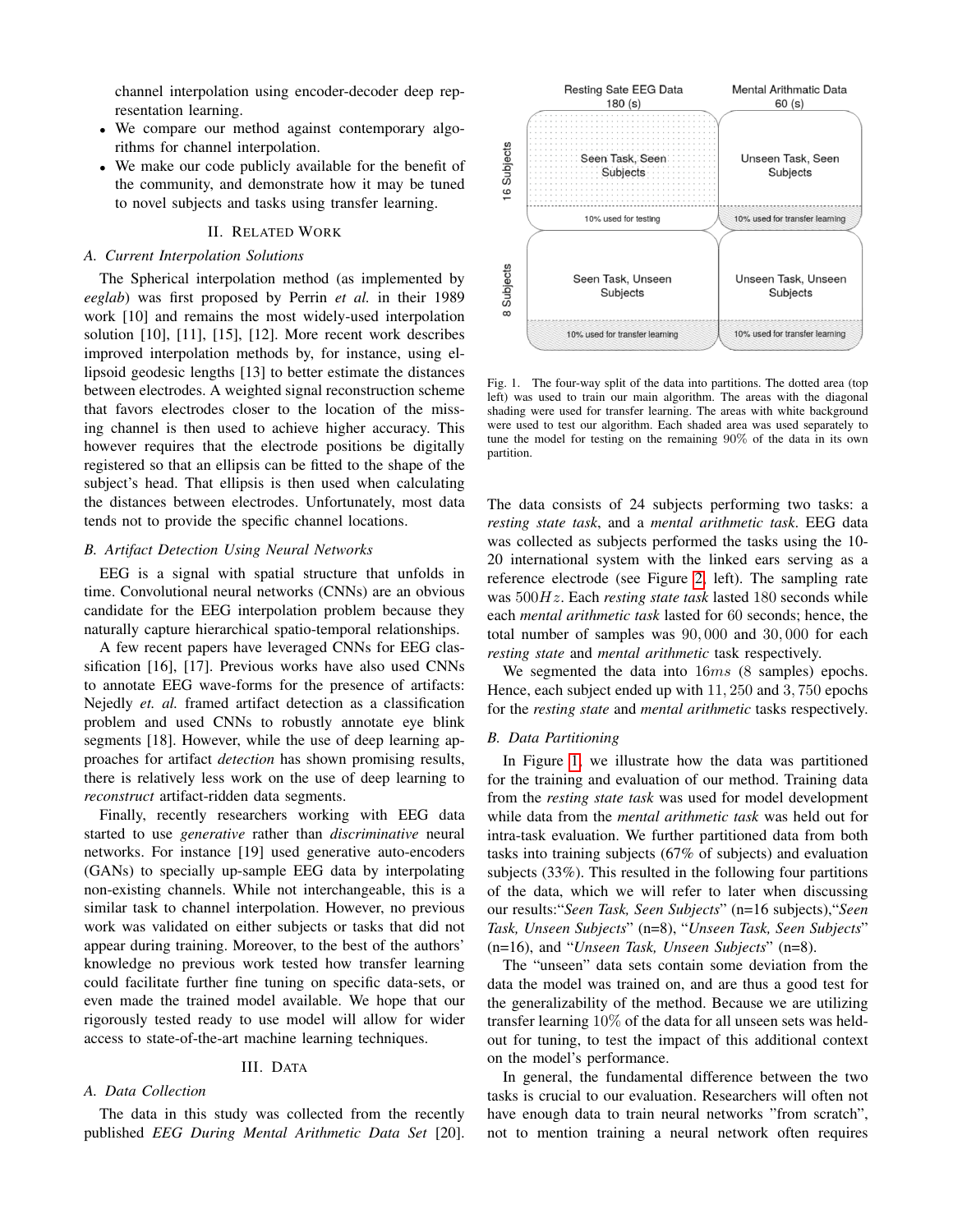

<span id="page-2-0"></span>Fig. 2. A diagram of our framework. The EEG data is first segmented the  $500Hz$  data into  $16ms$  epochs, each segment is then mapped to a  $5x5$  matrix that roughly reflects the spatial locations of the EEG electrodes (e.g. *F7* is located in position 1,1 of the matrix). The electrodes at the sagittal and median planes were duplicated and the tensor was padded with the linked ear channel data to create a  $8 \times 8 \times 8$  tensor per epoch. This data serves as the input to an encoder-decoder model. Finally, the output is transformed back into a signal.

exploration of a hyper-parameter space that may consume significant temporal (and financial) resources. This is especially true for deep learning frameworks that have strong tendencies to over fit and produce remarkable results for a specific data set while failing to generalize to other contexts. With this in mind, it is important that our models achieve good results on both unseen tasks and subjects to enable their continued development and utility within the greater research community. We therefore structured our data to assess its ability to generalize across tasks and subjects.

### IV. METHODS

# *A. Pre-processing*

To begin, all EEG data were Z-scored at the subject-level (i.e. converted to a zero mean, and unit variance representations). Deep networks require a large volume of training data; hence, we supplemented our training data by transforming each subject's EEG data into 10 distinct *pseudosubjects*. Each pseudosubject's data was an elementwise addition of the Z-scored subject's EEG data and random draws from a Gaussian distribution with ( $\mu = 0$ ,  $\sigma = 0.05$ ). The pseudosubject's (already normalized) EEG data was then Zscored again following the introduction of the noise. The utility and validity of this data augmentation approach for EEG research has been demonstrated in prior work [21]. Next, a simple transformation was applied to project each sample of EEG data from a spherical channel representation onto a quantized two dimensional surface represented by a  $5 \times 5$  matrix (Figure [2,](#page-2-0) panel 2).

Finally, EEG data was epoched into 16ms segments, with no overlap across segments  $2$ . This resulted in a 5 channels ×5 channels ×8 samples tensor. The electrodes at the sagittal and median planes (the central electrodes) were then duplicated and the tensor was padded with the linked ear channel data to create a  $8 \times 8 \times 8$  tensor. This manipulation of input size is common place in deep learning and is mainly the result of networks being optimized to work with input sizes that are powers of two [22]. This  $8 \times 8 \times 8$  tensor formed a single sample of input data, from the perspective of the network when training.

To create training data, we iterative occluded each of the 19 non reference electrodes (All electrodes except A1 or A2, see Figure [2\)](#page-2-0). Thus each  $8 \times 8 \times 8$  tensor became the prediction target for 19 input tensors, each with one distinct occluded channel.

# *B. Proposed Approach*

*1) An Encoder-Decoder model for EEG Interpolation:* Inspired by research on image inpainting we deployed an encoder-decoder model for EEG interpolation. Image inpainting is a classical problem in computer vision: given a

<span id="page-2-1"></span><sup>&</sup>lt;sup>2</sup>the average duration of a pop artifact exceeds 1 second, hence 16 ms is more than sufficient for reconstruction.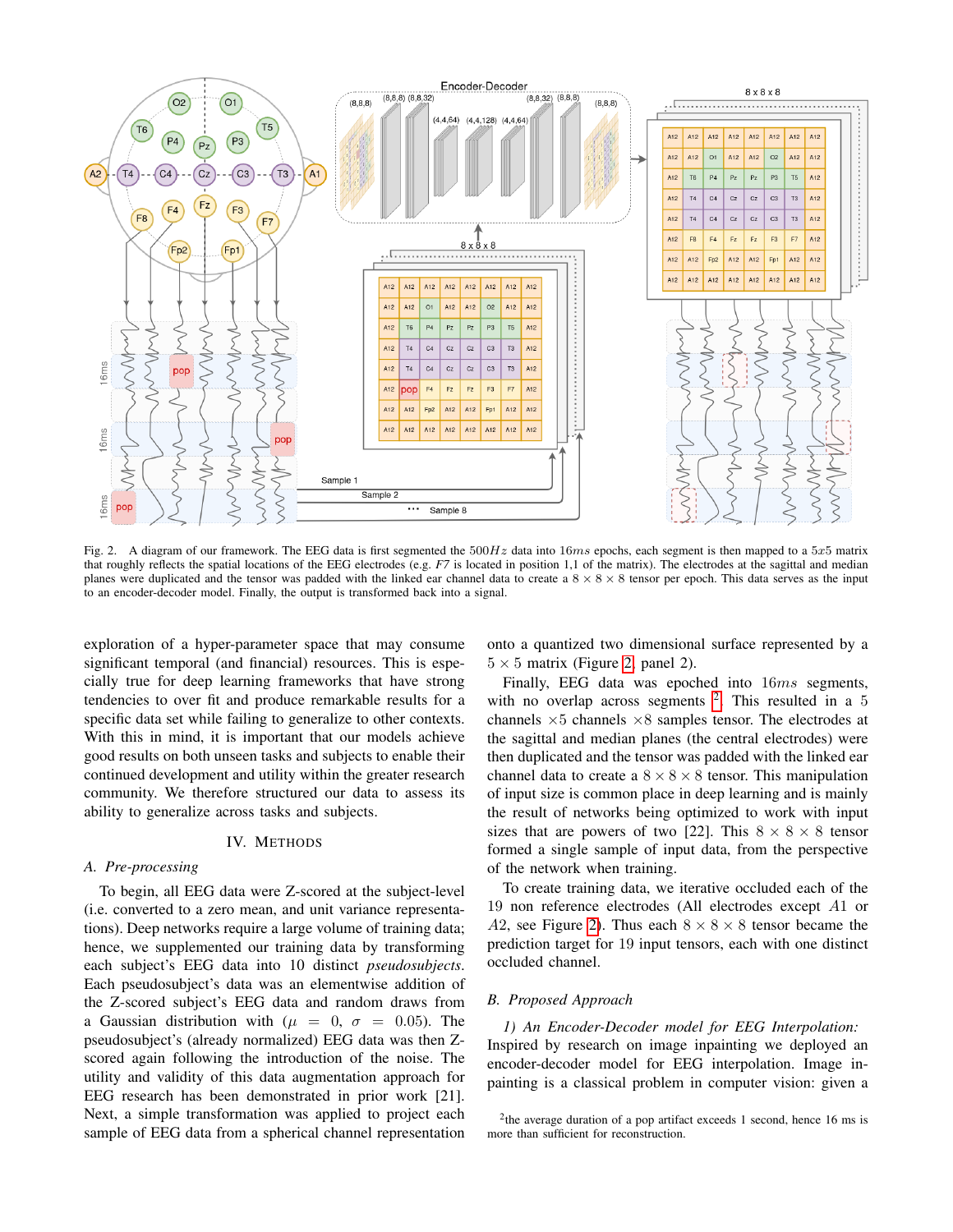corrupted image the aim is to complete or "fill in" missing pixels. This is a similar problem to electrode interpolation.

Encoder-decoder models are the combinations of two networks that are trained simultaneously: the encoder first learns a lower dimensional embedding of the data, and the decoder attempts to recover the original data from the embedding. Encoder-decoder networks are a popular tool in image inpainting [23], [24], [25], so much so that this technique is now leveraged for image compression as selective removal of pixels might greatly enhance compression ratios [26].

We determined the optimal topological configuration of our encoder-decoder network via a random search of the network hyper-parameter space [27]. The tested topologies varied in the number of convolution layers, the existence of max-pooling, dropout, and batch normalization layers after each convolution layer, and whether the decoder was based on transposed convolution layers or simple up-sampling with convolution. More specifically, we trained 300 distinct architectural configurations of the encoder-decoder networks, and retained the configuration that best generalized within a held out subset of the training data itself. The best network was then used after training for our transfer learning evaluation. The code to run this search in the topological space, as well as the trained winning algorithm before and after the transfer learning tuning is available online. The optimal topology is shown in Figure [3,](#page-3-0) and discussed in Subsection [V-A.](#page-4-0)

*2) Subject+Task Enhancement via Transfer Learning:* Transfer learning experiments were carried out by taking the model trained on the original data set and tuning it on a small subset  $(10\%)$  of the testing data. Realistically, it is highly likely that a small sample of clean data will be available for a researcher to use when tuning our model.

To assess performance enhancements associated with transfer learning, we held out 10% of each data partition (See Figure [1\)](#page-1-0) and tuned our network for 100 epochs. These numbers were intentionally small as to showcase how even minimal training that can be easily completed on non specialized hardware and using very little data can lead to significant improvements. By tuning the model for specific subjects and tasks, we assessed the flexibility and practical extensibility of our proposed approach.

# <span id="page-3-1"></span>*C. Methodological Baselines*

For our baseline we implemented the three methods described in the Related Work section [10], [12], [13].

*1) The Euclidean Baseline:* Both [12], [13] suggest methods that employ an inverse distance metric where the interpolated channel  $\hat{s_i}$  is calculated using the following equation:

$$
\hat{s_i} = \frac{\sum_{j \neq i} w_{ij} s_j}{\sum_{j \neq i} w_{ij}}, w_{ij} = \frac{1}{d_{ij}^p}
$$

where  $p$  is the power parameter. The variable  $d_{ij}$  represents the distance between electrodes  $i$  and  $j$ . The original channel j is represented by  $s_j$ . The power parameter is an integer (usually between 2 and 5) that is set using a small amount of data; while it is usually set to be the same value across a given data-set where interpolation is happening, we



<span id="page-3-0"></span>Fig. 3. Our network, the dashed black arrow denotes the  $4 \times 4 \times 128$ embedded data tensor. This embedded representation is passed form to the decoder which reconstructs the original input sans the occlusion.

optimized the power parameter separately for each baseline and data-set to maximize the performance of the baselines.

The calculation of the distance,  $d_{ij}$ , is the main difference between the two baselines. The fist euclidean baseline (*EUD*) uses a simple euclidean distance formula. This distance calculation is done using the generic electrode positions in space that are always available for every cap.

*2) The Geodesic Baseline:* The Geodesic Length baseline (*EGL*) is also based on the inverse distance equation. However, instead of using euclidean distances for  $d_{ij}$  the geodesic length is calculated. The geodesic distance is calculated using the *Vincenty* algorithm which was originally used in geodesy to calculate the distance between points on the surface of a spheroid. The method is iterative and not theoretically guaranteed to converge. Previous work have demonstrated that interpolation calculated using this method outperforms simple euclidean interpolation [13]. However, as previously discussed, this was tested by the original baseline works when specific electrode locations were available [13]. It should therefore be expected that results obtained for the *EGL* may be lower than those reported in previous studies.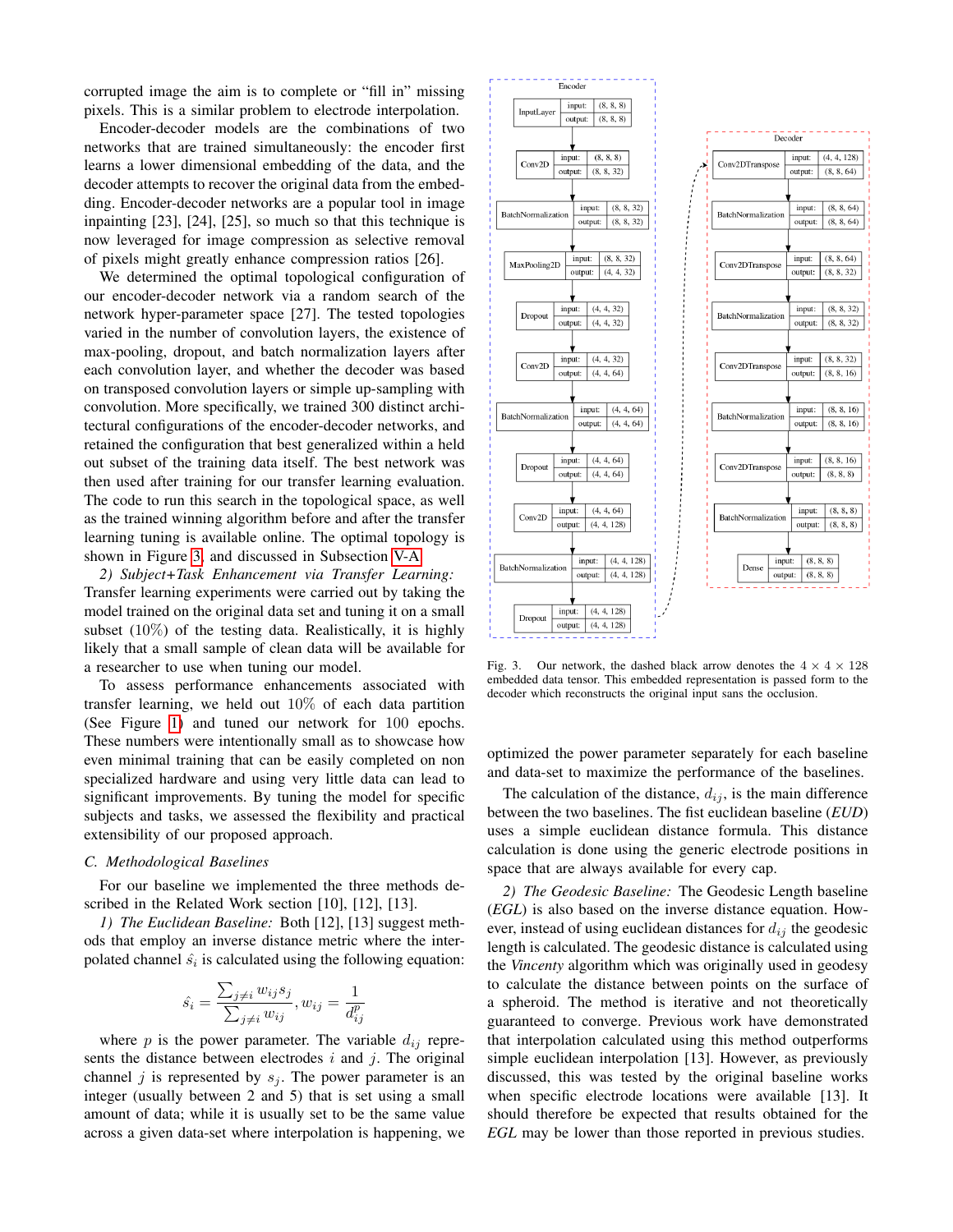*3) The Spherical Splines Baseline:* Finally, we also followed the *eeglab* MATLAB implementation of spherical splines method (*SS*) [10]. According to this implementation at each point in time the value of of the interpolated channel  $\hat{s_i}$  can be approximated using the equation:

$$
\hat{s_i} = c_0 + \sum_{j \neq i} c_j g \left( \cos(\theta_{i,j}) \right)
$$

Where  $\theta_{i,j}$  is the angle between the electrode locations i and j. Instead of calculating the angle, given the positions of the electrodes in space  $p_i = (x_i, y_i, z_i)$  it is possible to directly calculate the cosine value:  $\cos(\theta_{i,j}) = \frac{x_i \cdot x_j}{\|x_i\| \cdot \|x_j\|}$ . The function  $q(x)$  is defined as the sum of the series:

$$
g(x) = \frac{1}{4\pi} \sum_{n=1}^{\infty} \frac{2n+1}{n^m (n+1)^m} P_n(x)
$$

Where  $P_n$  is the Legendre polynomial and following  $[10]$  we set  $m = 4$ . Additionally, following the *eeglab* implementation we limited the infinite sum to the first seven values. Finally, the coefficients  $C = (c_1, c_2, \ldots, c_n)$  are set to be the solution for the system of equation  $GC + T c_0 = S$ with the constraint  $T'C = 0$  where  $G_{k,l} = g(\cos(\theta_{k,l}))$ ,  $S =$  $(s_1, s_2, ..., s_n)$  and T is a vector of ones. The interpolated channel is excluded from the calculations of G and S.

### *D. Model Evaluation Approach*

The selected baseline approaches [13] used the averaged normalized mean square error (ANMSE) as the main evaluation measure. The normalization of the mean square error is used to prevent a specific channel's performance from skewing the results, in case of a bad reconstruction. Having Zscored the data however all channels are guaranteed to have the same mean amplitude. Therefore we do not normalize our mean square error results. Hence our final evaluation is:

$$
AMSE = \frac{1}{M} \sum_{j=1}^{M} \left( \frac{\sum_{i=1}^{N} (s_i - \hat{s}_i)^2}{N} \right)_j
$$

Where  $N$  is the number of channels (19 in our specific case).  $M$  is the number of samples. Note that the expression for mean reconstruction error (the inner average) changes for every sample.  $s_i$  and  $\hat{s}_i$  are as previously defined. This measure was used both for optimizing the power parameter for the different baselines (see Section [IV-C\)](#page-3-1) and calculating the final results presented momentarily.

### V. RESULTS

# <span id="page-4-0"></span>*A. Model Hyper-parameter Optimization*

After exploring the topological space by testing different network architectures (using the *Seen task, Seen subjects* data, see Figure [1\)](#page-1-0), the best performing network is visualized in Figure [3.](#page-3-0) This network consisted of a simple encoder with three convolution layers and one max pooling layer, as well as four transposed convolutions in the decoder. Additionally there was a dropout and a batch normalization layer after each convolution in the encoder. All results described in this section were achieved using this particular architecture.



<span id="page-4-1"></span>Fig. 4. Power parameter optimization to maximize the performance of the baseline approaches. For each of the four data partitions and for the two, EUD and EGL (solid and dashed lines respectively), methods. EGL: Geodesic Length calculation; EUD: euclidean baseline; AMSE: Averaged mean square error

### *B. Baseline Power-parameter Optimization*

For our evaluation to be extra rigorous. we optimized the power parameter for each baseline data-partition configuration separately. In Figure [4,](#page-4-1) we illustrate the results of our power parameter optimization for the baseline methods. As seen in the Figure, the optimal power parameters were comparable with those reported in previous literature (between 2 and 5) [13]. All the results that are reported in this section were for the optimized baseline on the specific data set being discussed. The spherical splines baseline has no analogous parameter we can optimize.

# *C. Main Result*

In Table [I,](#page-5-0) we compare the results of our proposed approach against the baselines for the EEG interpolation task on the test sets. The baseline methods are highly unstable, giving a high variability in performance relative to our approach.

The Encoder-decoder model consistently outperformed the baselines by at least 10%. Moreover, by utilizing transfer learning the network was able to improve it's accuracy even with minimal additional data and training time.

Interestingly, in contrast to results reported in the literature, the *EGL* method did not clearly outperform the *EUD* baseline [13]. This might be due to our data not having the precise electrode locations in contrast to previous research (see Subsection [VI-B](#page-6-0) in the discussion).

Another interesting result is the pattern of improvements after transfer learning. As can be seen in the last row of Table [I,](#page-5-0) the biggest improvement was for *Unseen task,*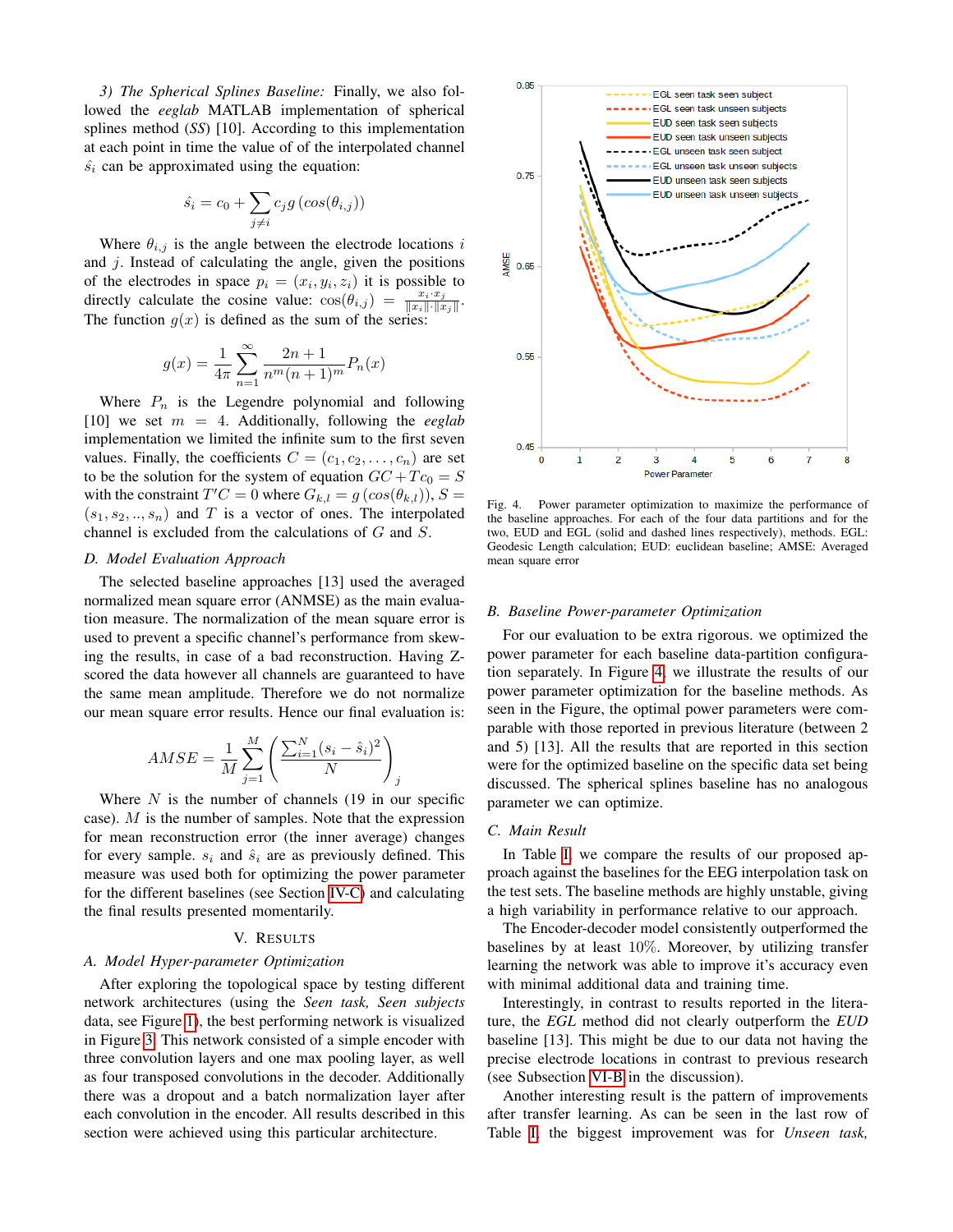### TABLE I

<span id="page-5-0"></span>Comparison between Encoder-decoder model and baselines using Averaged mean square error (AMSE); *lower is better*. Note that for transfer learning (last row) the training data set differed on each column. There was no transfer learning for the *Seen Task, Seen Subject* partition as this is the original data used to train the model. SS: spherical splines baseline EGL: geodesic length calculation; EUD: euclidean baseline. The best result is bolded and percentage of improvement over the most competitive baseline is given.

| Interpolation<br>Method                          | Seen Task,<br>Seen Subjects<br>(% Improvement) | Seen Task,<br><b>Unseen Subjects</b> | Unseen Tasks.<br>Seen Subjects | Unseen Task,<br><b>Unseen Subjects</b> |
|--------------------------------------------------|------------------------------------------------|--------------------------------------|--------------------------------|----------------------------------------|
| SS Baseline                                      | 0.728                                          | 0.694                                | 0.8238                         | 0.779                                  |
| <b>EUD Baseline</b>                              | 0.5215                                         | 0.561                                | 0.665                          | 0.566                                  |
| EGL Baseline                                     | 0.585                                          | 0.501                                | 0.566                          | 0.622                                  |
| Our Encoder-Decoder Model                        | 0.446(14.47%)                                  | 0.478                                | 0.552                          | 0.465                                  |
| Our Encoder-Decoder Model +<br>Transfer Learning |                                                | 0.392(21.75%)                        | 0.439(21%)                     | 0.446(19.78%)                          |



<span id="page-5-1"></span>Fig. 5. An exemplary 48ms reconstruction of the EEG data for Subject 0 *resting state task* for channel *P4*. The original channel data was removed and interpolated using best performing baseline (geodesic length calculation, in blue) and our method (in red).

*Seen subjects* data. This hint that there was more variability between EEG data from different tasks compared to data from different subjects. Additional testing will be needed to verify this hypothesis. However, this can be seen as a compelling argument in favor of flexible models that can be tuned for the specific data the researcher is working with.

Finally, we also extracted the delta  $(0.5-4Hz)$ , theta  $(4 8Hz$ ), alpha (8-12Hz), beta (12-30Hz), and gamma (30- $100Hz$ ) bands and tested the models performance for each band separately. Our method significantly improved over the baselines method in all bands. This is crucial as different bands have different functions (for instance, the theta band is especially responsive during observation and memorization tasks [3]). Hence for an interpolation method to be useful the reconstruction fidelity must be consistent across all frequency bands. In the interest of brevity we will not present the results for all these bands separately. The code to extract the subbands is also available online.

# *D. Performance on Exemplary Data*

In Figure [5,](#page-5-1) we present an example of our method's interpolation on an exemplary portion of the data, compared against the baselines. As shown in the figure, the best baseline reconstruction contains voltage fluctuations that do not appear in the original signal, or the one reconstructed using our method. These fluctuations were quite common

in baseline reconstructions. We speculate that our method might have learned to not only the optimal weights to use to approximate the occluded channel, but also a more complicated relationship that enables our method to suppress potential artifacts that are localized to one electrode and therefore do not effect the original electrode that is being reconstructed. All things being equal, this is evidence that our framework was able to learn the nuanced relationships between electrode measurements that are not captured by baseline approaches.

# VI. DISCUSSION

Our work used a deep encoder-decoder model to tackle the problem of EEG channel interpolation. While discriminative frameworks are able to only detect and label bad data segments, our results demonstrate that a generative approach can reconstruct the missing channel with high fidelity to the original signal. The success of our method suggests that deep learning can capture complex relationships between electrodes that are not sufficiently expressed by the relatively simple inverse distance calculations predominant in contemporary solutions.

### *A. On Self-supervised Learning*

Data labeling is often a tenuous and resource consuming process. Unfortunately, training deep learning models often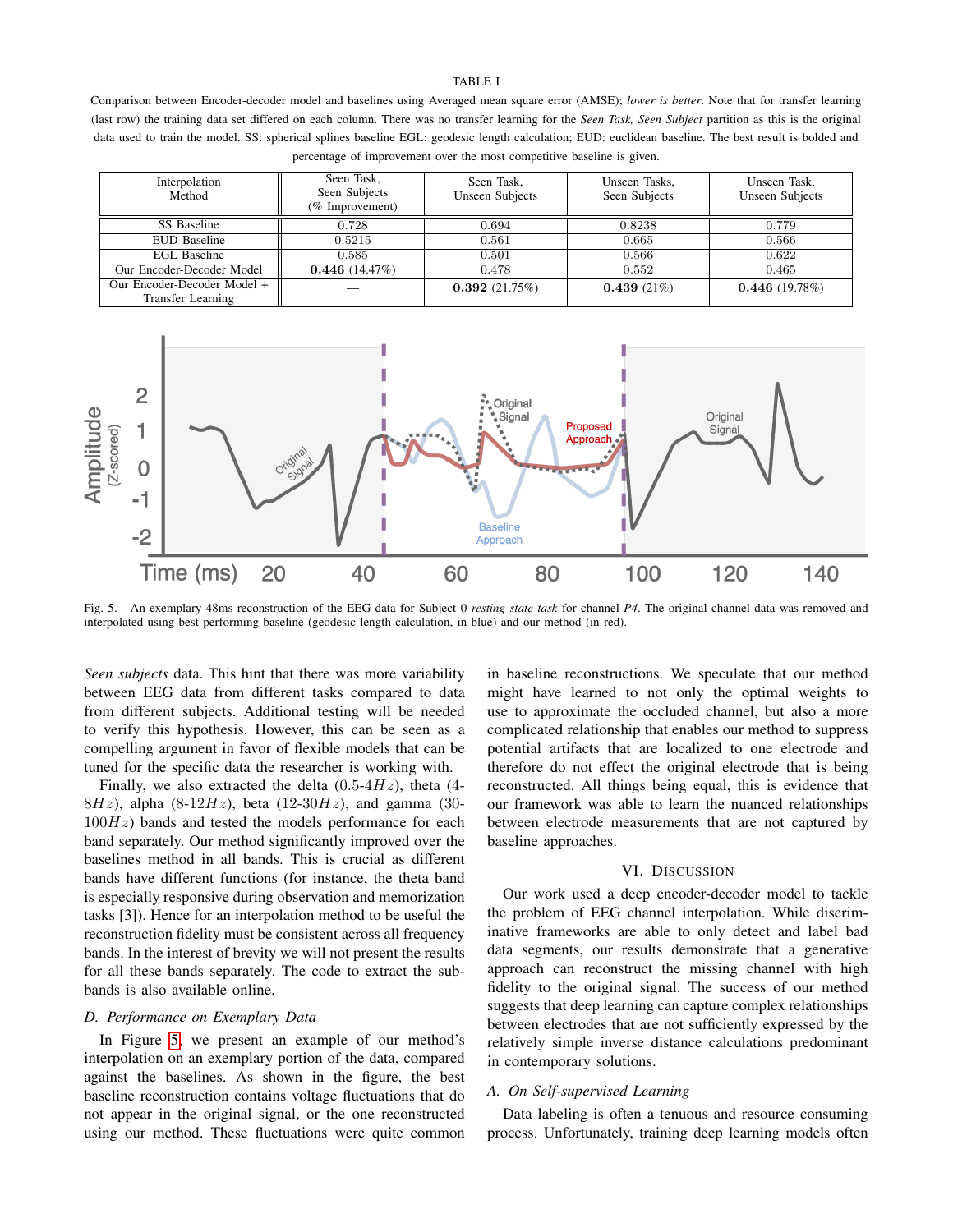requires extensive data collection and labeling efforts. Therefore, deep learning researchers have recently began to focus on finding ways to mitigate the need for labeled data. As we showed in this study, one approach to mitigate this is to frame problems as self-supervised learning tasks<sup>[3](#page-6-1)</sup>. Specifically, our work is a special case of a popular self-supervised learning task: the prediction of occluded parts of data from visible ones. By using this framing we were able to circumvent a common hurdle faced by deep learning approaches.

# <span id="page-6-0"></span>*B. On the Challenges of Electrode Localization*

As discussed previously, prior research that compared different interpolation methods used electrode localization to extract exact channel locations for each specific subject. While generic and imprecise locations are always available, electrode localization methods attempt to alleviate the noisiness inherent to EEG by providing exact electrode locations. This localization can be done in many ways; one expensive option is to equip EEG caps with spatial sensors, or motion capture sensors [13], [28]. Other methods that require less specialized hardware including a simple DSLR camera [29] and Kinect with an Neural Network [30]. However, despite these recent advances, electrode localization remains uncommon. For instance, no EEG data set in physionet<sup>[4](#page-6-2)</sup> or gigadb<sup>[5](#page-6-3)</sup> contain an EEG database with electrode localization. Therefore, and to ensure our method is applicable to the vast majority of databases, the data we used also did not include electrode localization [20]. A possible future work could incorporate location data into the deep learning framework.

# *C. On Baseline Approaches*

It is worth noting that there are multiple other interpolation methods such as the nearest neighbors method, planar-spline technique [15]. We selected the baselines methods described in Subsection [II-A](#page-1-1) as they were the most contemporary approaches on the topic. Furthermore, the performance improvement of our model are especially impressive considering that the *EUD* and *EGL* baselines were optimized to maximize their performance on each and every separate partition of the data.

The *SS* method requires a system of equations to be solved for each and every time point. This is not a trivial requirement as it necessities complex calculations. This demand renders the *SS* method ill-suited for any online interpolation, and by extension many BCI applications [5], [31], [2]. In contrast to the taxing nature of the training procedure, piping data foreword in neural network is computationally cheap. Therefore our approach could potentially satisfy a growing need for accurate interpolation from online data.

### *D. On Transfer Learning*

Transfer learning involves training a model on a problem similar to the one being solved. This is especially useful

<span id="page-6-1"></span><sup>3</sup>For a particularly interesting primer on self-supervised learning see [Yann](https://drive.google.com/file/d/1r-mDL4IX_hzZLDBKp8_e8VZqD7fOzBkF/view) [LeCun's Keynote lecture at the Thirty-Forth annual meeting of AAAI.](https://drive.google.com/file/d/1r-mDL4IX_hzZLDBKp8_e8VZqD7fOzBkF/view)

when only scarce data is available for the problem being solved, hindering the training of the model. While transfer learning is possible for many machine learning algorithms such as Bayesian networks and Markov chains, this technique became essential to deep learning especially due to its reliance on huge amounts of training data. Transfer learning is considered to be essential for the success and ubiquity of neural networks [32]. Our work for instance would be considerably less useful if it required every researcher to train the neural network from scratch, or if the results on data-sets that the model was not trained on were considerably worse.

# VII. CONCLUSION AND FUTURE WORK

With the increasing prevalence of EEG devices, there is a need for methodologies that better address common EEG artifacts. In this work, we developed a deep encoder-decoder based method to interpolate EEG segments impacted by the most common EEG artifact: the electrode *"pop"*. We demonstrated that our method improved EEG reconstruction performance compared to existing approaches, and that our method generalized well to unseen tasks and subjects.

Future work will extend this method to tackle other kinds of electrode artifacts. Moreover, an end-to-end system that automatically detects artifacts and replaces the corrupted data with an interpolated reconstruction of the original might be of particular interest to the community.

# ACKNOWLEDGMENT

We would like to thank the authors of *EEG During Mental Arithmetic Data Set* [20] for making their data available. This work was partially supported by the Michigan State University Graduate Office Fellowship.

## **REFERENCES**

- [1] V. S. Selvam and S. Shenbagadevi, "Brain tumor detection using scalp eeg with modified wavelet-ica and multi layer feed forward neural network," in *2011 Annual International Conference of the IEEE Engineering in Medicine and Biology Society*, pp. 6104–6109, 2011.
- [2] X. Qian, B. Loo, F. Castellanos, S. Liu, H. Koh, X. Poh, R. Krishnan, D. Fung, M. Chee, C. Guan, T.-S. Lee, C. Lim, and J. Zhou, "Braincomputer-interface-based intervention re-normalizes brain functional network topology in children with attention deficit/hyperactivity disorder," *Translational Psychiatry*, vol. 8, p. 149, 08 2018.
- [3] G. Vecchiato, F. Babiloni, L. Astolfi, J. Toppi, G. Vecchiato, L. Astolfi, P. Cherubino, J. Dai, W. Kong, and D. Wei, "Enhance of theta eeg spectral activity related to the memorization of commercial advertisings in chinese and italian subjects," in *2011 4th International Conference on Biomedical Engineering and Informatics (BMEI)*, vol. 3, pp. 1491–1494, 2011.
- [4] V. Siripornpanich, K. Sampoon, S. Chaithirayanon, N. Kotchabhakdi, and N. Chutabhakdikul, "Enhancing brain maturation through a mindfulness-based education in elementary school children: a quantitative eeg study," *Mindfulness*, vol. 9, 03 2018.
- [5] L. Bonnet, F. Lotte, and A. Lécuyer, "Two brains, one game: Design and evaluation of a multiuser bci video game based on motor imagery, *IEEE Transactions on Computational Intelligence and AI in Games*, vol. 5, no. 2, pp. 185–198, 2013.
- [6] W. Khalifa, A. Salem, M. Roushdy, and K. Revett, "A survey of eeg based user authentication schemes," in *2012 8th International Conference on Informatics and Systems (INFOS)*, pp. BIO–55–BIO– 60, 2012.
- [7] T. Walczak and S. Chokroverty, *Electroencephalography, Electromyography, and Electro-Oculography. General Principles and Basic Technology*, pp. 157–181. Elsevier Inc., 12 2009.

<span id="page-6-3"></span><span id="page-6-2"></span><sup>4</sup><https://physionet.org/about/database/#ecg> <sup>5</sup><http://gigadb.org/search/new?keyword=eeg>